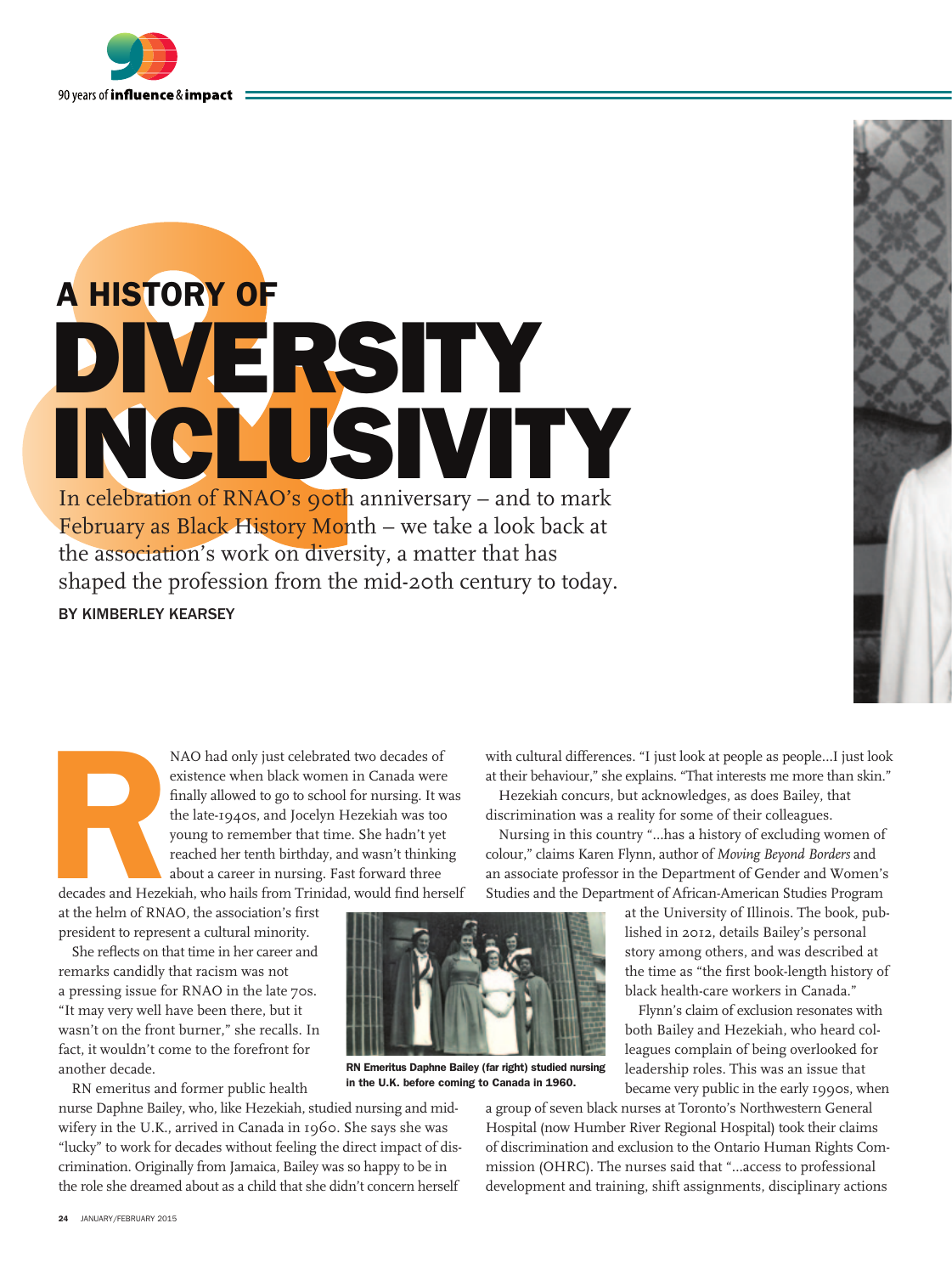

and promotions were based on racial factors, and that (Caucasian) nurses received preferential treatment," according to historical documentation from the Ontario Nurses Association (ONA). They also complained the hospital had refused to support them when they were abused and harassed by patients and their families.

In 1994, OHRC ruled in favour of the nurses and "…the hospital agreed to pay \$320,000 and to take steps to ensure a racism-free workplace," according to ONA.

The ruling was a turning point in discussions about racism in the health-care sector, says Rani Srivastava, who was elected to RNAO's board of directors in 2000. And "…it was a huge catalyst for me getting involved…" in the association, and eventually sitting on the board, she adds. When she heard then-RNAO President Kathleen MacMillan speak publicly about the case in 1994, and the need for health-care organizations to take a closer look at their processes with an anti-racism lens, Srivastava, whose cultural background is southeast Asian, remembers being pleased that an RNAO nursing leader was touching on an issue that she was very aware of on a personal level. "I would go to RNAO meetings and…people didn't look like me," Srivastava says.

After the OHRC decision, provincial funding was allocated to create pilot projects that would tackle issues of racism. Hospitals, including The Wellesley Hospital, where Srivastava worked at the time, applied

for grants and launched anti-racism projects. Srivastava, now chief of nursing and professional practice at Toronto's Centre for Addiction and Mental Health, knew she wanted to be a part of that change.

She shared that desire with other RNs who were joining the board at the same time. Joan Lesmond was one of them.

Originally from St. Lucia, Lesmond became the association's second black president, not long after RNAO began its second century of existence. During her time – and as a top priority – RNAO formalized its anti-racism policy that was first drafted under MacMillan's leadership in the late 90s. The board also worked to define what it truly means to respect diversity and to promote inclusivity. Gurjit Sangha, who was born in Canada but whose parents came from India, represented Region 6 on the board at that time, and recalls two important things about Lesmond's legacy.

The first was the anti-racism policy, which was formalized in 2002. The association committed to "…an environment where all nurses and clients are treated with dignity and respect, and where diversity is valued. We are committed to achieving an environment where all members of the profession have equal opportunities to participate fully in the nursing profession to their maximum potential…"

"I think seeing her as leader of the organization made people think 'how is it that RNAO can attract someone like Joan Lesmond?'" Sangha says, suggesting Lesmond's presidency led